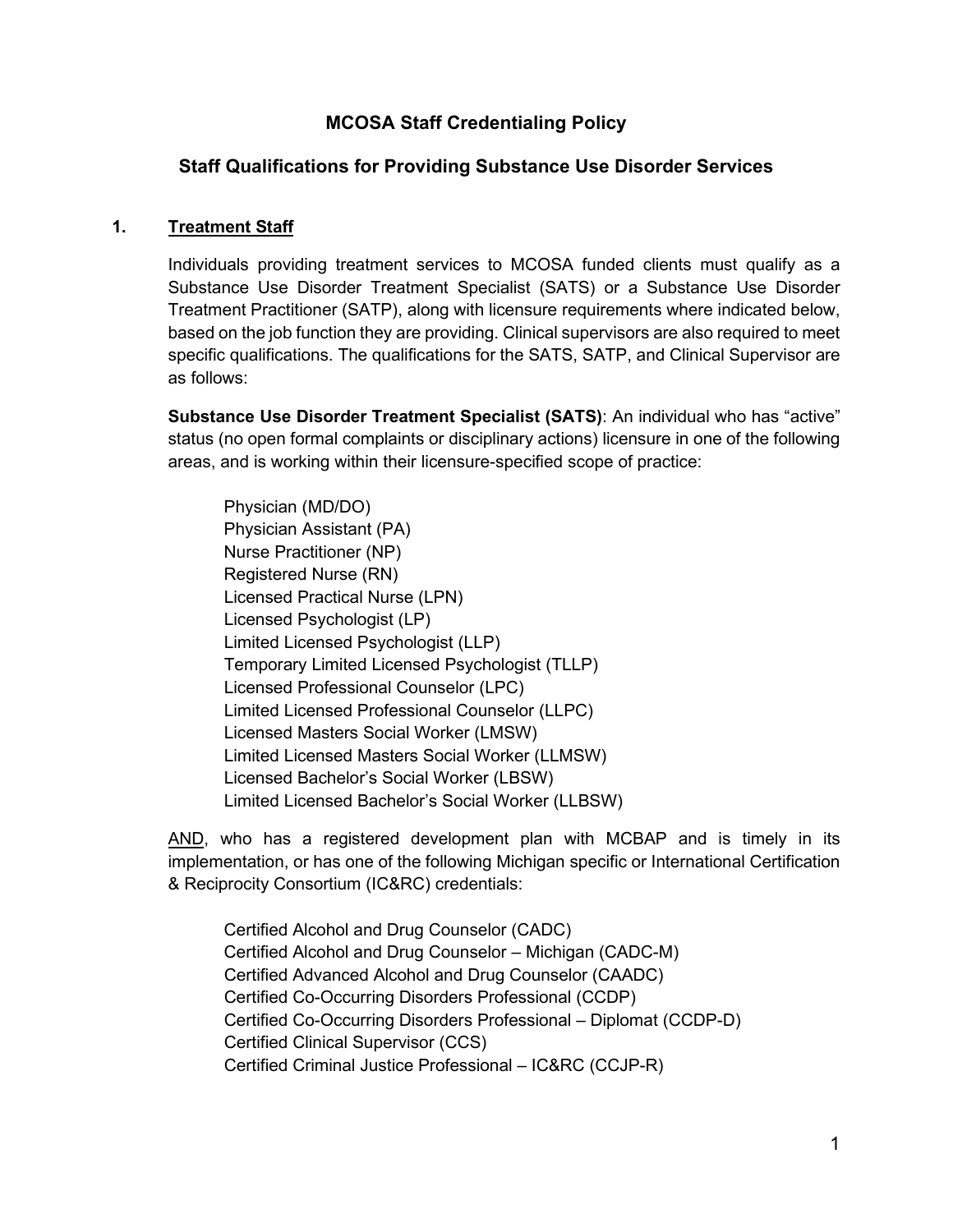State approved alternative credential (ASAM, CHES, APA Specialty in Addition, UMICAD)

**Substance Use Disorder Treatment Practitioner (SATP):** An individual who has a registered Development Plan, is timely in its implementation and working under the supervision of a SATS or has a MCBAP Counselor certification but does not have state licensure.

**Clinical Supervisor:** An individual that directly supervises clinical staff and has one of the following credentials:

Michigan Certified Clinical Supervisor (CCS-M) Certified Clinical Supervisor (CCS) credential, Registered clinical supervisor development plan with MCBAP and is timely in its implementation.

## **Staff Qualifications – By Service Type**

The chart below outlines staff and supervision requirements by program description. It is permissible for staff to exceed qualification requirements.

| <b>Program Description</b>                                                                                                                                                                                                                         | <b>Qualified Staff</b>                                                                                                       | <b>Supervision Requirements</b>                                                                                                                                                               |
|----------------------------------------------------------------------------------------------------------------------------------------------------------------------------------------------------------------------------------------------------|------------------------------------------------------------------------------------------------------------------------------|-----------------------------------------------------------------------------------------------------------------------------------------------------------------------------------------------|
| <b>Outpatient</b><br><b>Psychotherapy</b><br>Assessment,<br>individual, group,<br>didactic, family<br>therapies, crisis<br>intervention, early<br>intervention.<br>Establishing<br>diagnoses is subject<br>to state licensure<br>scope of practice | <b>Licensed Master Level</b><br><b>Clinician with MCBAP</b><br><b>Counselor Certification or</b><br>timely Development plan. | Program supervision provided by a<br><b>SATS</b><br><b>Clinical supervision</b> by a Certified<br><b>Clinical Supervisor and applicable</b><br>requirements for individual<br>licensure       |
| <b>Outpatient Case</b><br><b>Management</b><br>Referral, linking,<br>coordinating of<br>services, compliance<br>monitoring.                                                                                                                        | Bachelor's Degree in<br>Behavioral Health or related<br>field and SATS or SATP.                                              | Program supervision provided by a<br><b>SATS or SATP</b><br><b>Clinical supervision by Certified</b><br><b>Clinical Supervisor and applicable</b><br>requirements for individual<br>licensure |
| Peer Recovery/<br><b>Recovery Support</b><br>Provides recovery                                                                                                                                                                                     | Specialty focused staff<br>appropriately trained for<br>individual job duties                                                | Program supervision provided by a<br><b>SATS</b>                                                                                                                                              |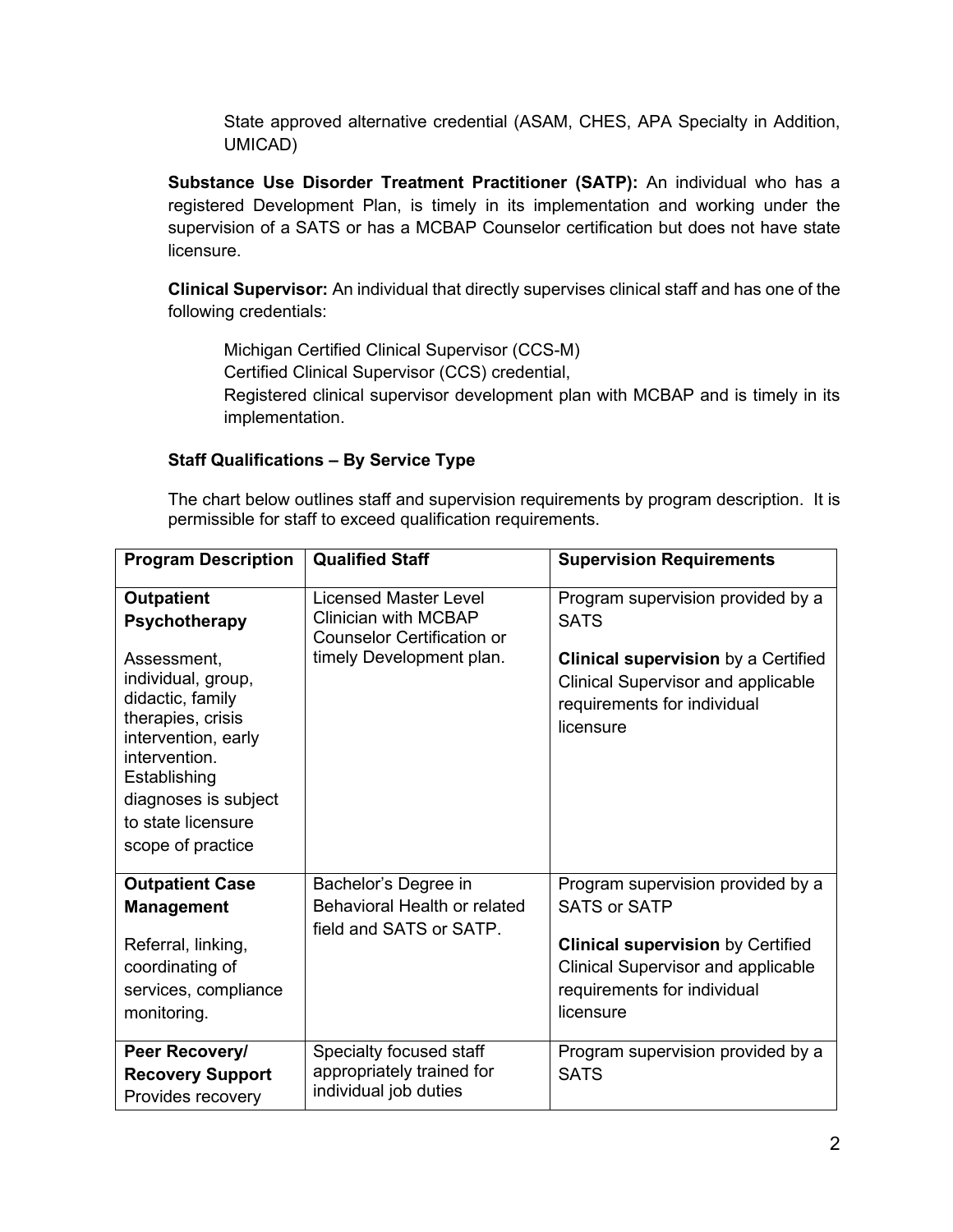| <b>Program Description</b>                                                                                                                                                                                                                                                                   | <b>Qualified Staff</b>                                                                                                                                                                                       | <b>Supervision Requirements</b>                                                                                                                                                                                                                                                                        |
|----------------------------------------------------------------------------------------------------------------------------------------------------------------------------------------------------------------------------------------------------------------------------------------------|--------------------------------------------------------------------------------------------------------------------------------------------------------------------------------------------------------------|--------------------------------------------------------------------------------------------------------------------------------------------------------------------------------------------------------------------------------------------------------------------------------------------------------|
| focused supports and<br>services.                                                                                                                                                                                                                                                            |                                                                                                                                                                                                              |                                                                                                                                                                                                                                                                                                        |
| <b>Medication Assisted</b><br><b>Treatment</b><br><b>Clinical services</b><br>include, assessment,<br>individual, group,<br>didactic, family<br>therapies, crisis<br>intervention, early<br>intervention.<br>Establishing<br>diagnoses is subject<br>to state licensure<br>scope of practice | <b>Licensed Master Level</b><br><b>Clinician with MCBAP</b><br><b>Counselor Certification or</b><br>timely Development plan.<br><b>Medication Administration:</b><br>MD/DO, PA, NP, RN, LPN,<br>pharmacist   | Program and administration of drug<br>supervision by MD/DO - ASAM<br>preferred<br>Program supervision provided by a<br><b>SATS or SATP</b><br><b>Clinical supervision by Certified</b><br><b>Clinical Supervisor and applicable</b><br>requirements for individual<br>licensure                        |
| Medication<br>administration and<br>medical services are<br>provided by<br>appropriately qualified<br>medical staff.                                                                                                                                                                         |                                                                                                                                                                                                              |                                                                                                                                                                                                                                                                                                        |
| <b>Withdrawal</b><br><b>Management</b>                                                                                                                                                                                                                                                       | <b>Clinical Services:</b><br>SATS, SATP                                                                                                                                                                      | ASAM Level III.2-D supervised by<br><b>CADC</b> or Certified Clinical<br>Supervisor                                                                                                                                                                                                                    |
| Clinical and medical<br>services to assist<br>individual with<br>withdrawal<br>management needs.                                                                                                                                                                                             | ASAM Level III.2-D: Access<br>to licensed medical personnel<br><b>ASAM Level III.7D: Licensed</b><br>physician or designated<br>representative 24/7<br><b>Other Services: Appropriately</b><br>trained staff | ASAM Level III.7-D Supervised by<br>licensed physician or designated<br>representative of a licensed<br>physician<br><b>Treatment Program supervision</b><br>provided by a SATS<br><b>Clinical supervision by Certified</b><br><b>Clinical Supervisor and applicable</b><br>requirements for licensure |
| <b>Residential</b>                                                                                                                                                                                                                                                                           | <b>Clinical Services: SATS,</b>                                                                                                                                                                              | <b>Clinical program</b> supervised by                                                                                                                                                                                                                                                                  |
| <b>Treatment</b><br>Structured clinical<br>interventions in a<br>residential treatment                                                                                                                                                                                                       | <b>SATP</b><br>Case Management Services:<br><b>SATS, SATP</b><br><b>Other Services: Appropriately</b><br>trained staff                                                                                       | SATS with licensure as a<br>psychologist, master's social<br>worker, professional counselor,                                                                                                                                                                                                           |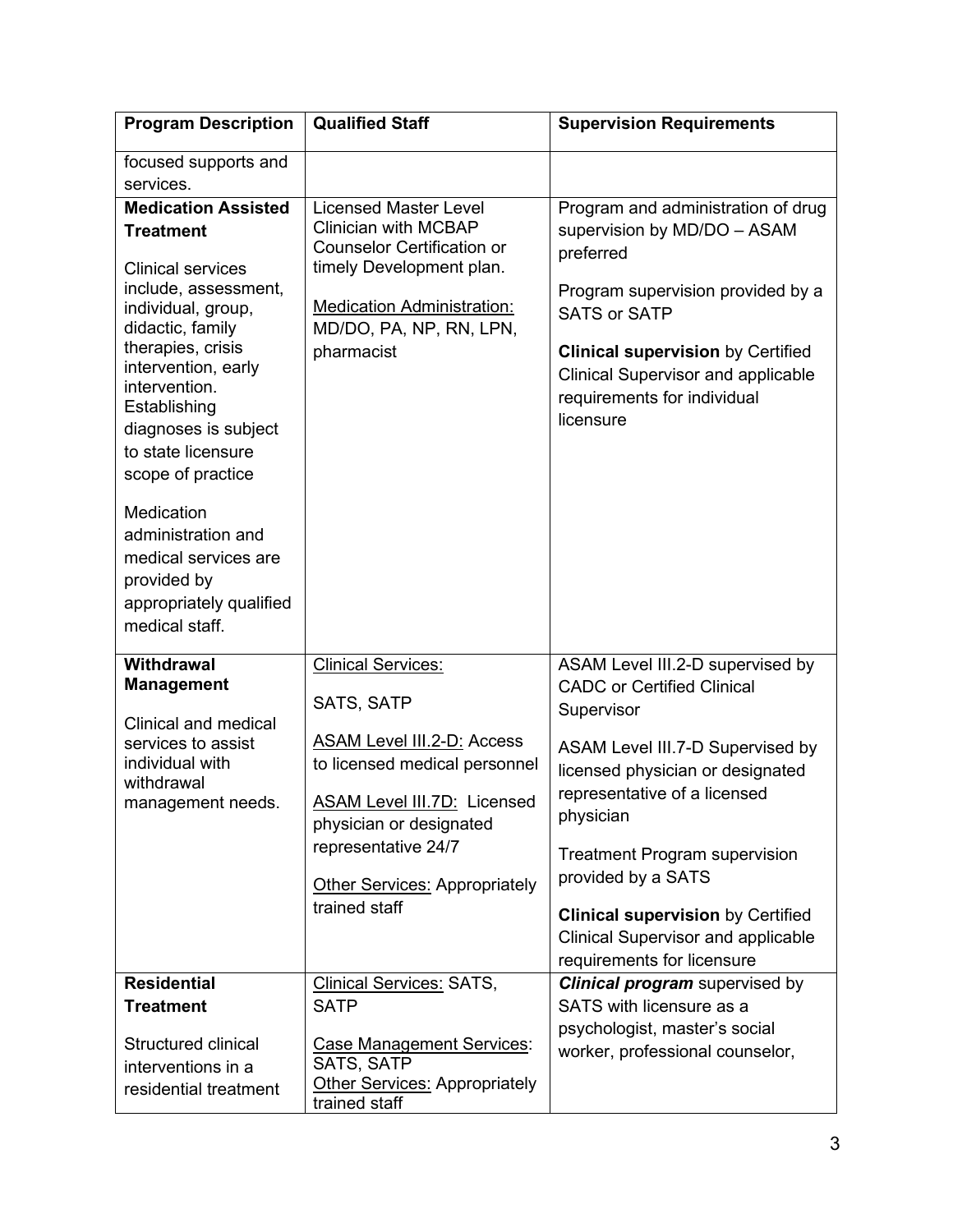| <b>Program Description</b>                                                                                                                                         | <b>Qualified Staff</b>                                                                                                                                                                                       | <b>Supervision Requirements</b>                                                                                                                                                     |
|--------------------------------------------------------------------------------------------------------------------------------------------------------------------|--------------------------------------------------------------------------------------------------------------------------------------------------------------------------------------------------------------|-------------------------------------------------------------------------------------------------------------------------------------------------------------------------------------|
| setting, including<br>assessment, group<br>treatment, didactics,<br>lectures, life skills, etc.                                                                    |                                                                                                                                                                                                              | MD/DO or marriage and family<br>therapist.<br><b>Clinical supervision by Certified</b><br><b>Clinical Supervisor and applicable</b><br>requirements for individual<br>licensure     |
| <b>Outpatient -</b><br><b>Withdrawal</b><br><b>Monitoring:</b>                                                                                                     | <b>ASAM Level II-D: monitored</b><br>by appropriately credentialed<br>and licensed nurses<br><b>Clinical Addiction Services:</b><br><b>SATS</b><br>Other services: appropriately<br>trained staff            | Program supervision provided by<br><b>SATS</b><br><b>Clinical supervision by Certified</b><br><b>Clinical Supervisor and applicable</b><br>requirements for individual<br>licensure |
| <b>Early Intervention</b><br><b>Programs</b><br>Assessment,<br>individual, group,<br>didactic, family<br>therapies, crisis<br>intervention, early<br>intervention. | <b>Licensed Master Level</b><br><b>Clinician with MCBAP</b><br><b>Counselor Certification or</b><br>timely Development plan.<br>Establishing diagnoses is<br>subject to state licensure<br>scope of practice | Program supervision provided by<br><b>SATS</b><br><b>Clinical supervision by Certified</b><br><b>Clinical Supervisor and applicable</b><br>requirements for individual<br>licensure |
| <b>Peer Recovery and</b><br><b>Recovery Support</b><br><b>Programs</b>                                                                                             | Appropriately trained staff<br>through CCAR, MDHHS,<br>and/or McBAP Peer Certified                                                                                                                           | Program supervision provided by a<br><b>SATS or SATP</b>                                                                                                                            |
| <b>Adjunct Services</b>                                                                                                                                            | <b>Acupuncture: appropriately</b><br>certified and working within<br>scope of practice<br>Other services: work within<br>established scope of practice                                                       | Based on individual scope of<br>practice licensure or certification<br>requirements                                                                                                 |

### **Additional Definitions**

**Individual Licensure Requirements:** Refers to the supervision requirements set forth in the public health code for each category of licensed professions. The licensed individual is responsible for ensuring that he/she is involved in the appropriate supervision as designated by the licensing rules of his/her profession.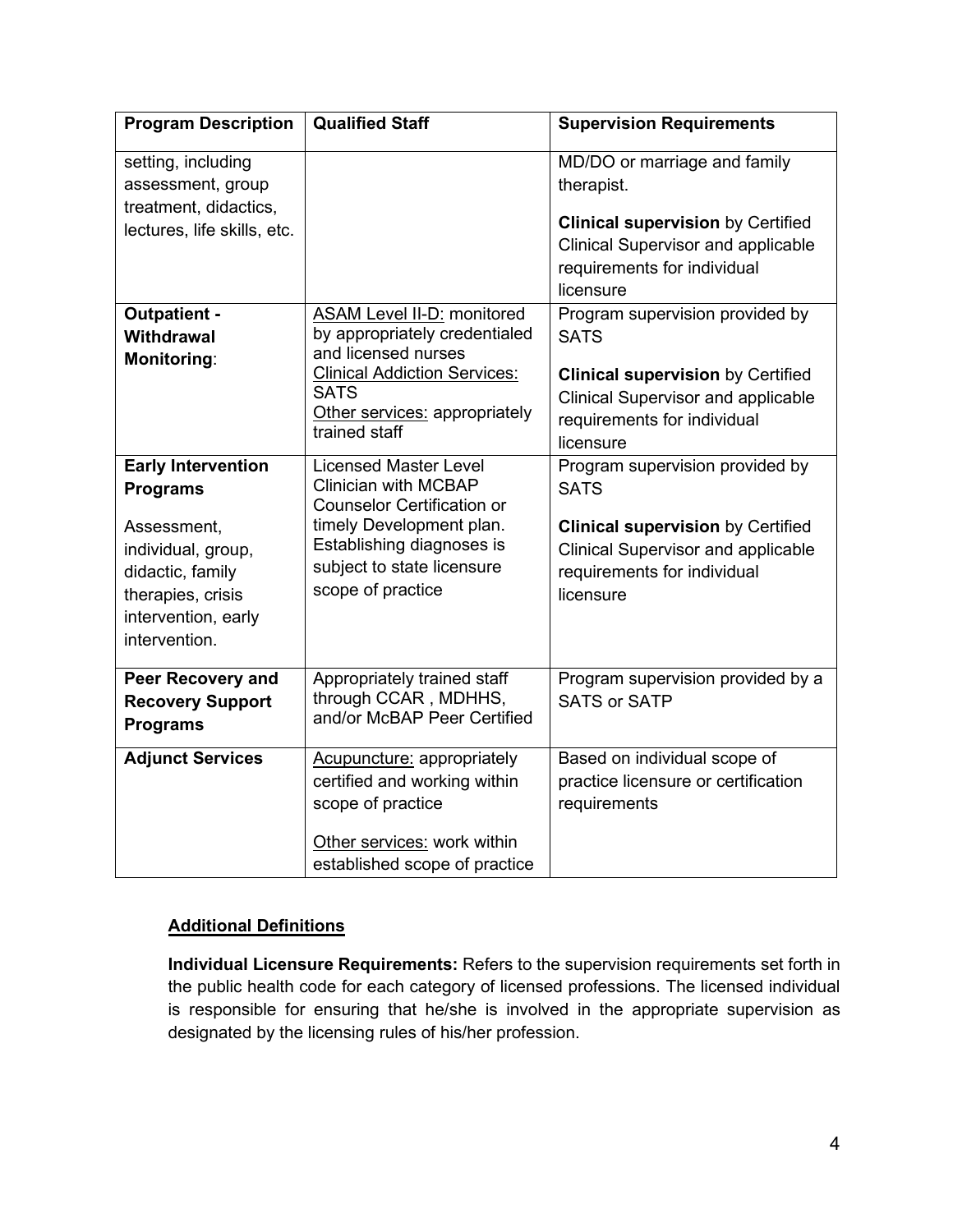**Adjunct Services:** Substance use disorder treatment services that can be provided in conjunction with, or independent of, substance use disorder services being provided at the outpatient or residential level of care.

**Clinical Addiction Services:** Counseling services in substance use disorder treatment that involve individual or group interventions, that have a focus on developing insight into behaviors and developing skills in understanding and changing those behaviors, and that require specially trained and educated clinicians to conduct them. The therapy process is defined as the actions involved in assessment, diagnosis, or treatment of mental, emotional, or behavioral disorders, conditions, addictions, or other bio-psychosocial problems; and may include the involvement of the intra-psychic, intra-personal, or psychosocial dynamics of individuals.

**Other Services:** Services in substance use disorder treatment that involve directing, assisting, and teaching skills necessary for recovery from substance use disorders to clients.

**Supervision:** {Public Health Code 333.16109(2)} – The overseeing of or participation in the work of another individual by a health professional licensed under this article in circumstances where at least all of the following conditions exist:

- The continuous availability of direct communication in person or by radio, telephone, or telecommunication between the supervised individual and a licensed health care professional.
- (Comment: This requires that an appropriately licensed supervisor for the individual providing a service be available for consultation at any time an interaction with a client is taking place. For example – if a master's level psychologist is providing individual counseling five hours a day, the licensed psychologist who is providing supervision to that clinician, must be available to provide consultation to that clinician, during those five hours)
- The availability of a licensed health professional on a regularly scheduled basis to review the practice of the supervised individual, to provide consultation to the supervised individual, to review records, and to further educate the supervised individual in the performance of the individual's functions.
- The provision by the licensed supervising health professional of predetermined procedures and drug protocol. *(Comment: This addresses procedures relative to the administration of medication and dispensing of medications to clients within substance use disorder programs.)*

# **Staff Credentialing and Re-credentialing**

Programs are required to have staff credentialing and re-credentialing policies and procedures that include the following standards:

## **Credentialing**

The initial credentialing of each individual staff must require: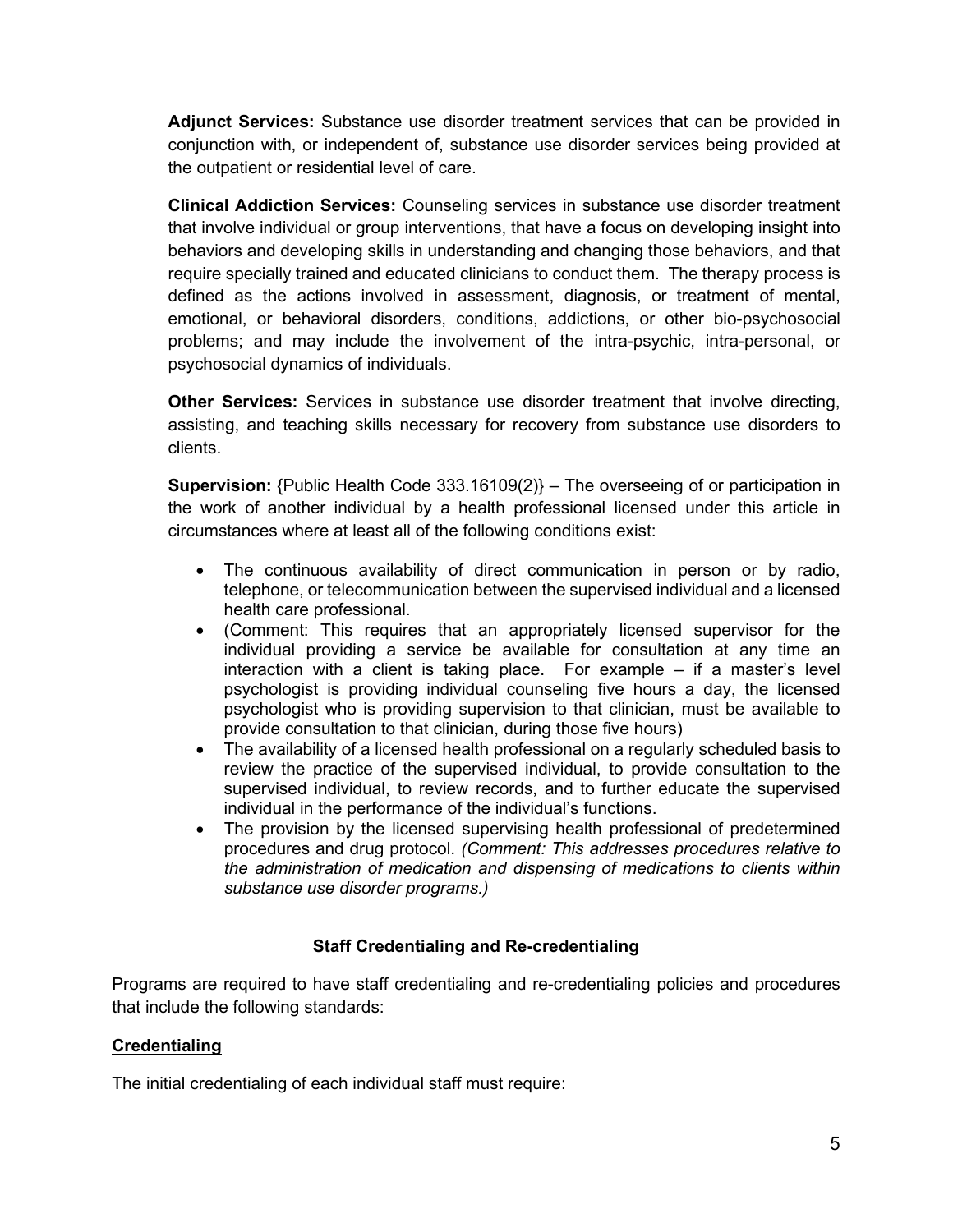- 1. A written application that is complete, signed and dated by the applicant and attests to the following elements:
	- a. Lack of present illegal drug use
	- b. Any history of loss of license and /or felony convictions, as applicable
	- c. Any history of loss or limitation of privileges or disciplinary action, as applicable
	- d. Attestation by the applicant of the correctness and completeness of the application
- 2. An evaluation of the applicant's work history of the prior five years.
- 3. A criminal background check as a condition of employment for all potential employees. This requirement is not intended to imply that a criminal record should necessarily bar employment. Documentation is to be made available for review by the SUD Division as requested. At a minimum, checks should take place every two years from when the initial check was made. Criminal background checks must be completed by an organization, service, or agency that specializes in gathering the appropriate information to review the complete history of an individual. Use of the State of Michigan Offender Tracking Information System (OTIS) or a county level service that provides information on individuals involved with the court system are not appropriate resources to use for criminal background checks.
- 4. For clinical staff, establish and maintain a credentials file on all salaried or contractual staff who are providing clinical services. The credentials file must include, at minimum: academic history with proof of completion; internship, practicum and clinical experience that is supervised, with area of clinical practice, age group and/or special skills learned; employment experience in the form of resume'; copies of professional licenses, certification and registrations; current list of "in-service" training completed, including other professional training experiences pertinent to clinical practice. The credentials file will serve as a support to clinical privileges practiced, which will be listed by date granted in the credentials file and will be made available for review by the SUD Division as requested.

As a delegated function from the PIHP, the Subcontractor will ensure verification from primary sources of:

- 1. Licensure or certification
- 2. Board certification, or highest level of credentials attained if applicable, or completion of any required internship/residency programs, or other postgraduate training.
- 3. Documentation of graduation from an accredited school.<br>4. National Practitioner Databank (NPDB)/Healthcare li
- National Practitioner Databank (NPDB)/Healthcare Integrity and Protection Databank (HIPDB) query or, in lieu of the NPDB/HIPDB query, all of the following must be verified:
	- a. Minimum five-year history of professional liability claims resulting in judgment or settlement.
	- b. Disciplinary status with regulatory board or agency: and
	- c. Medicare/Medicaid sanctions
- 5. If the individual undergoing credentialing is a physician, then physician profile information obtained from the American Medical Association may be used to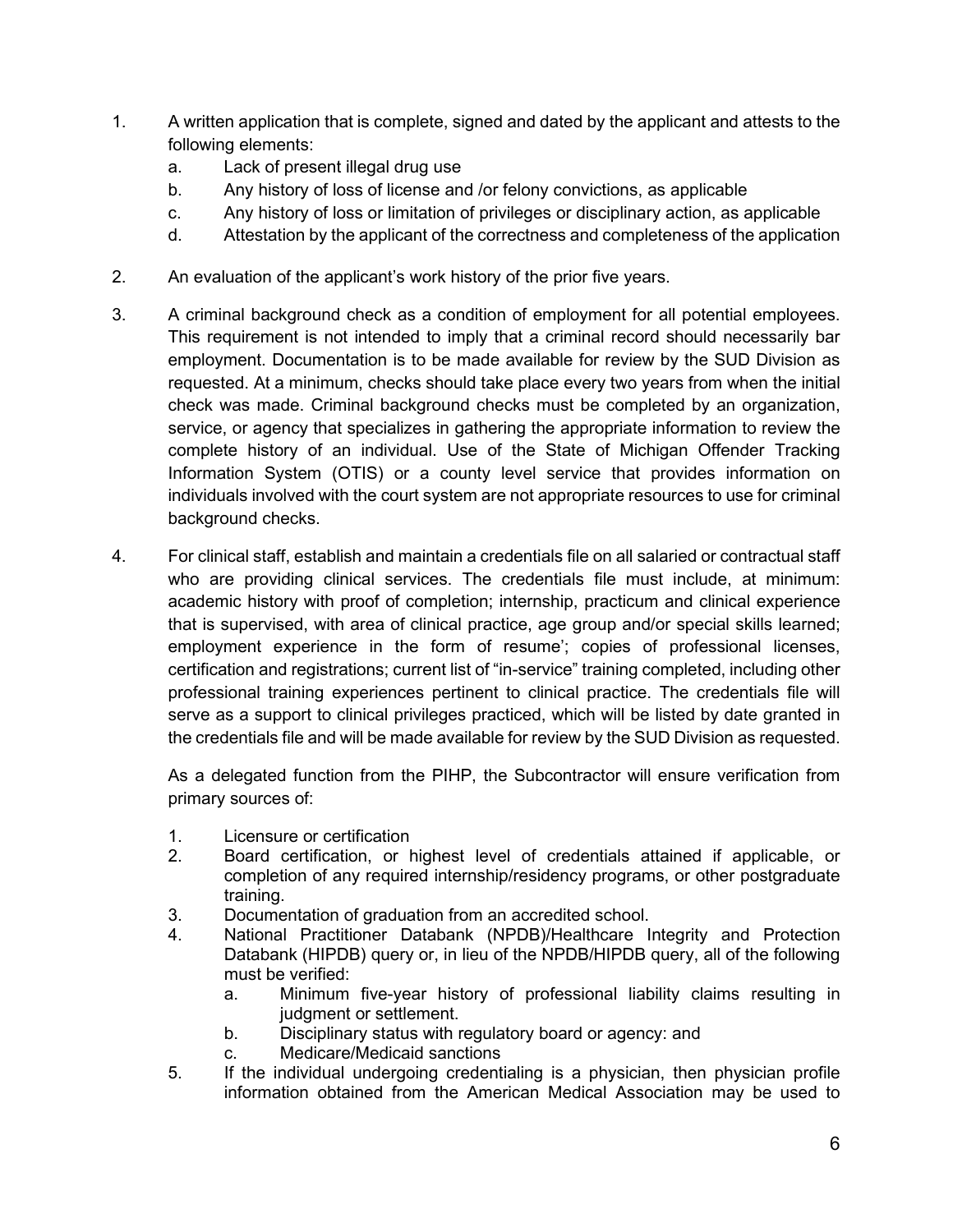satisfy the primary source requirements of a-c above.

The Subcontractor must comply with Federal requirements that prohibit employment or contracts with individuals excluded from participation under either Medicare or Medicaid. (A complete list of Centers for Medicare and Medicaid Services (CMS) sanctioned providers is available on their website at http://exclusions.oig.hhs.gov. A complete list of sanctioned providers is available on the Michigan Department of Community Health website at www.michigan.gov/mdch -Click on Providers, click on Information for Medicaid Providers, click on List of Sanctioned Providers).

MCOSA, as the PIHP, in delegating the responsibilities of credentialing/re-credentialing to the Subcontractor, retains the right to approve, suspend, or terminate from participation in the provision of Medicaid funded services an individual selected by the Subcontractor.

## **Re-credentialing**

The Subcontractor must have policies that address the re-credentialing process and include requirements for each of the following:

- 1. Re-credentialing at least every two years.
- 2. An update of information obtained during the initial credentialing.
- 3. A process for ongoing monitoring, and intervention if appropriate, of provider/clinician sanctions, complaints and quality issues pertaining to the provider/clinician, which must include, at a minimum, review of:
	- a. Medicare/Medicaid sanctions
	- b. State sanctions or limitations on licensure, registration, or certifications
	- c. MCBAP certification standing or registered development plan status
	- d. Client concerns which include grievances (complaints) and appeals information
	- e. PIHP/SUD Division Quality issues
- **2. Prevention Staff**

#### **Staff Qualifications – By Service Type**

The chart below outlines staff and supervision requirements by program description. It is permissible for staff to exceed qualification requirements.

| <b>Staffing Category</b>                   | <b>Description</b>                                                                | <b>Certification Requirement</b>                                                                                                                                                    |
|--------------------------------------------|-----------------------------------------------------------------------------------|-------------------------------------------------------------------------------------------------------------------------------------------------------------------------------------|
| <b>Program Supervisory</b><br><b>Staff</b> | General prevention program<br>oversight and staff supervision<br>responsibilities | <b>Certified Prevention Consultant</b><br>certification required, or has a<br>registered development plan with<br>MCBAP and is timely in its<br>implementation.<br>(CPC-R or CPC-M) |